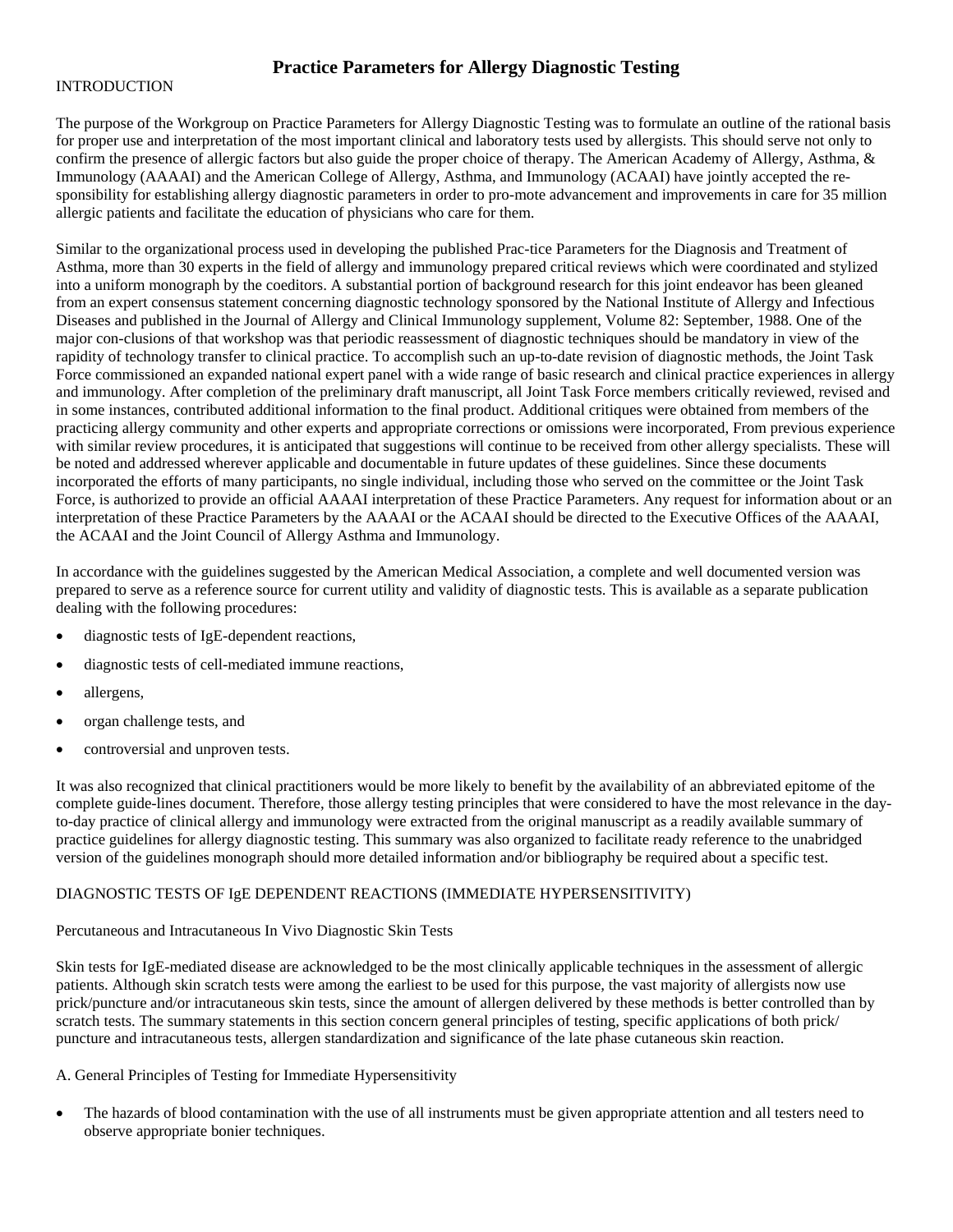- First generation antihistamines should be discontinued for 24 to 72 hours prior to testing. Hydroxyzine may affect the skin test if taken within up to 96 hours before the test. Astemizole may suppress skin tests for as long as 2 to 3 months or more. Other nonsedating antihistamines may need to be withheld for up to one week. Tricyclic antidepressants may require 7 to 14 days for recovery of skin test reactivity. H2 antagonists may cause mild sup-pression and should be discontinued for 24 hours prior to testing.
- Although short-term systemic corticosteroids (30 mg daily for I week) do not suppress skin tests, chronic and relatively high dose corticosteroids (>20 mg/day) can partially suppress skin test reactions. Also, regular administration of potent topical corticosteroids for a period of weeks may suppress immediate skin tests over areas where they have been applied and therefore should be discontinued over these sites for 2 to 3 weeks prior to testing.
- Skin tests should not be performed at skin sites with active dermatitis. If they are done in the presence of dermatographism, they must be interpreted with caution.
- There are virtually no age limitations for performance of skin tests. How-ever, skin test reactivity may be diminished in infants and the elderly.
- The proper interpretation of skin tests requires that allergen extracts be of known composition and potency (see "Allergen Standardization"). Unfortunately, these data are not available for all manufactured allergens currently being used by clinicians.
- The potency of allergen extracts deteriorates with time, dilution and ex-posure to increasing temperatures. Skin test reagents should be properly stored in a temperature-monitored refrigerated space. Expiration dates should be checked on a regular basis. Precautions to prevent cross contamination or bacterial contamination should be in place.
- To properly interpret allergy skin tests that detect immediate hyper-sensitivity, both positive (histamine) and negative (diluent) controls need to be performed.
- The proficiency of the skin tester should be validated by intra-patient and interpatient test results. The testing techniques used for these validation tests will vary depending on the device being used. Ongoing staff inservice programs are important to ensure quality.
- Histamine control tests should be read 15 minutes after application for determination of their peak reactivity.
- Although allergy skin testing is considered to be a safe procedure, adverse events, such as large local reactions and systemic symptoms, may occur in extremely sensitive individuals. Deaths from anaphylaxis after skin testing have been reported. These extremely rare systemic symptoms are less likely with prick/puncture than intracutaneous tests. However, it is recommended that full emergency equipment and drugs should be on hand for treatment of a potentially life-threatening event. Special precautions should be considered in patients receiving beta-adrenergic blocking agents or monoaminoxidase inhibitors.
- Since patients who are pregnant may rarely have uterine contractions associated with systemic reactions, they should be skin tested only if the results are contemplated to have substantial and immediate therapeutic implications.
- The appropriate clinical indications for retesting may include changing symptoms, new exposures, 3 to 5 years of venom immunotherapy or evaluation of newly discovered, purified or standardized allergens.
- Avoidance measures and extract formulations for immunotherapy should be based on the skin tests coupled with adequate clinical correlation, i.e., integrating with the history and physical findings obtained by face to face contact with the patient.

#### B. Prick/Puncture Tests

- Prick/puncture tests are widely used for confirmation of clinical immediate hypersensitivity induced by a wide variety of naturally occurring inhalant and food allergens. On a per test basis they are generally considered to be the most convenient, least expensive and most specific screening method for detecting the presence of IgE antibodies in patients with appropriate exposure histories. Under carefully defined circumstances, these tests are also useful in the diagnosis of drug and chemical hypersensitivity (eg, chloroplatinate salts, sulfone-chloramides, acid anhydrides, etc.) reactions.
- Since it is impossible to quantify the exact amount of injected material by prick/puncture tests, allergic skin responses are dependent upon the skill of the individual tester, the reliability of the device, the color of the skin, the status of skin reactivity on the day of the test, the potency and stability of test extracts (especially optimum concentrations), the depth of the puncture needle and the force, duration and the angle of the application device. If these quality controls are not assiduously applied, interpretation of the tests could vary from one technician to another.
- Prick/puncture tests are usually performed on the upper back or volar surface of the forearm.
- Prick/puncture tests with allergens should be read at the peak of the reaction, usually 15 to 20 minutes after application. Both erythema and wheal should be measured in a standardized manner and the method(s) of measuring should be recorded.
- A prick/puncture skin test wheal response of at least 3 mm (with equivalent erythema) > than the diluent control done at the same time is required as proof of the presence of allergen specific IgE.
- The larger the prick/puncture skin test reaction, the more likely it is to be of clinical significance. However, the presence of a positive prick/puncture skin test per se does not establish whether clinical sensitivity currently is present.
- Prick/puncture tests are generally less sensitive than intracutaneous tests. For inhalant allergens, prick/ puncture tests are generally felt to correlate better with the presence of clinical allergy. However, intracutaneous testing may detect relevant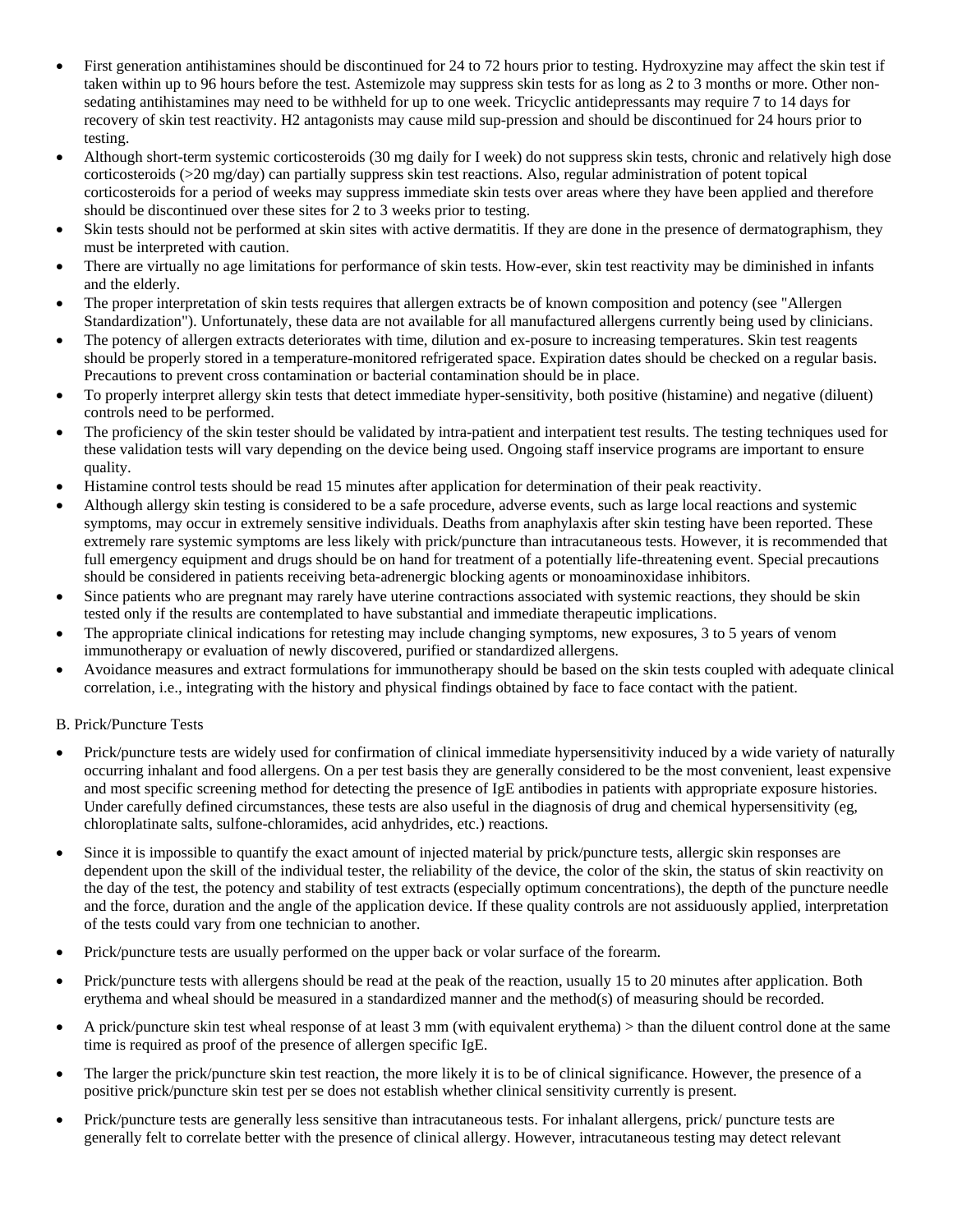sensitivity and should be considered when the prick/puncture test is negative or equivocal to allergens strongly suggested by the patient's history or exposure, or when skin sensitivity may be decreased such as in infants or older patients.

- When using specific purified allergens, "false-positive" (non IgE-mediated) irritant reactions are less likely, and true sensitization can be more easily established with prick/ puncture than with intracutaneous tests, with certain important exceptions (i.e., Hymenoptera venom and penicillin).
- Prick/puncture tests are generally considered to be more specific than the usual test strength of intracutaneous tests when both are compared with inhalation or ingestion challenges.
- Generally, fewer prick tests need to be performed in infants and very young children because these age groups are not likely to be sensitized to as many allergens as older children and adults. In younger patients, sensitization is more apt to reflect intense, prolonged exposure to allergens encountered earliest in life (i.e., foods, house dust mites, indoor molds, indoor insects and animal danders) rather than pollen.
- Recognition of a positive skin test by the patient may be useful in gaining cooperation for allergy avoidance measures.

#### C. Intracutaneous Tests

- Intracutaneous tests are generally used when increased sensitivity is the main goal of testing (i.e., when prick/puncture tests are negative despite a compatible history of exposure). They permit identification of a larger number of clinically reactive patients, especially those with lower skin test sensitivity. In addition, sensitivity to low potency al-lergenic extracts may best be evaluated by this method.
- As a general rule, the starting test dose of intracutaneous extract solu-tions in patients with a preceding negative prick/puncture test should range between 100 and 1,000 fold dilutions of the prick/puncture test solution.
- The reproducibility of intracutaneous tests is affected by the same variables as those described for prick/puncture tests.
- Both erythema and wheal diameters should be measured and recorded.
- Any reaction larger than the negative control may indicate the presence of specific IgE antibody. However, given the lower specificity of intracutaneous testing, small positive reactions may not be clinically relevant.

## D. Number of Skin Tests

- The evaluation of inhalant allergy may require up to 70 prick-puncture tests followed by up to 40 intracutaneous tests, which are ordinarily performed when prick/puncture tests are negative. Under special circumstances and in certain geographic areas, a greater number of prick/puncture and/or intracutaneous tests may be appropriate. However, in many parts of the country and probably in most cases, fewer tests are required.
- The number of prick/puncture tests performed for suspected food hypersensitivity may vary from less than 20 to as many as 80 tests, depending on the clinical situation.

E. Late Phase Cutaneous Reactions

- The late phase cutaneous reaction is characterized by erythema, induration, edema and dysesthesia that develops progressively at sites of immediate wheals and flares. It becomes apparent I to 2 hours after application, peaks at 6 to 12 hours and usually disappears after 24 to 48 hours. The significance of this interesting response is not well defined but late phase reactions generally are not of additive value in the diagnosis of clinical allergy.
- The propensity to develop the late phase cutaneous response is dependent on the type of antigen, host sensitivity and the concentration of injected allergen.
- Since the clinical relevance of the late phase cutaneous response is uncertain at this time, it is not recommended that therapeutic interventions be based only on this test.
- In Vitro Techniques Although skin tests are presently the preferred method of testing in making the diagnosis of allergy, in vitro tests may also be useful.

#### F. IgE Antibodies

- For most allergens, in vitro allergen specific immunoassays detect IgE antibody in the serum of most but not all patients who respond clinically to those allergens, The precise sensitivity of these immunoassays compared with prick/puncture skin tests has been reported to range from 50% to 90% with the average being about 70 to 75% for most studies. Therefore, skin tests are presently the preferred tests for the diagnosis of IgE-mediated sensitivity.
- Despite a number of recent improvements in in-vitro assay methods, recommendations accompanying available allergen specific IgE assays still lack agreement in determining the point at which a result is positive.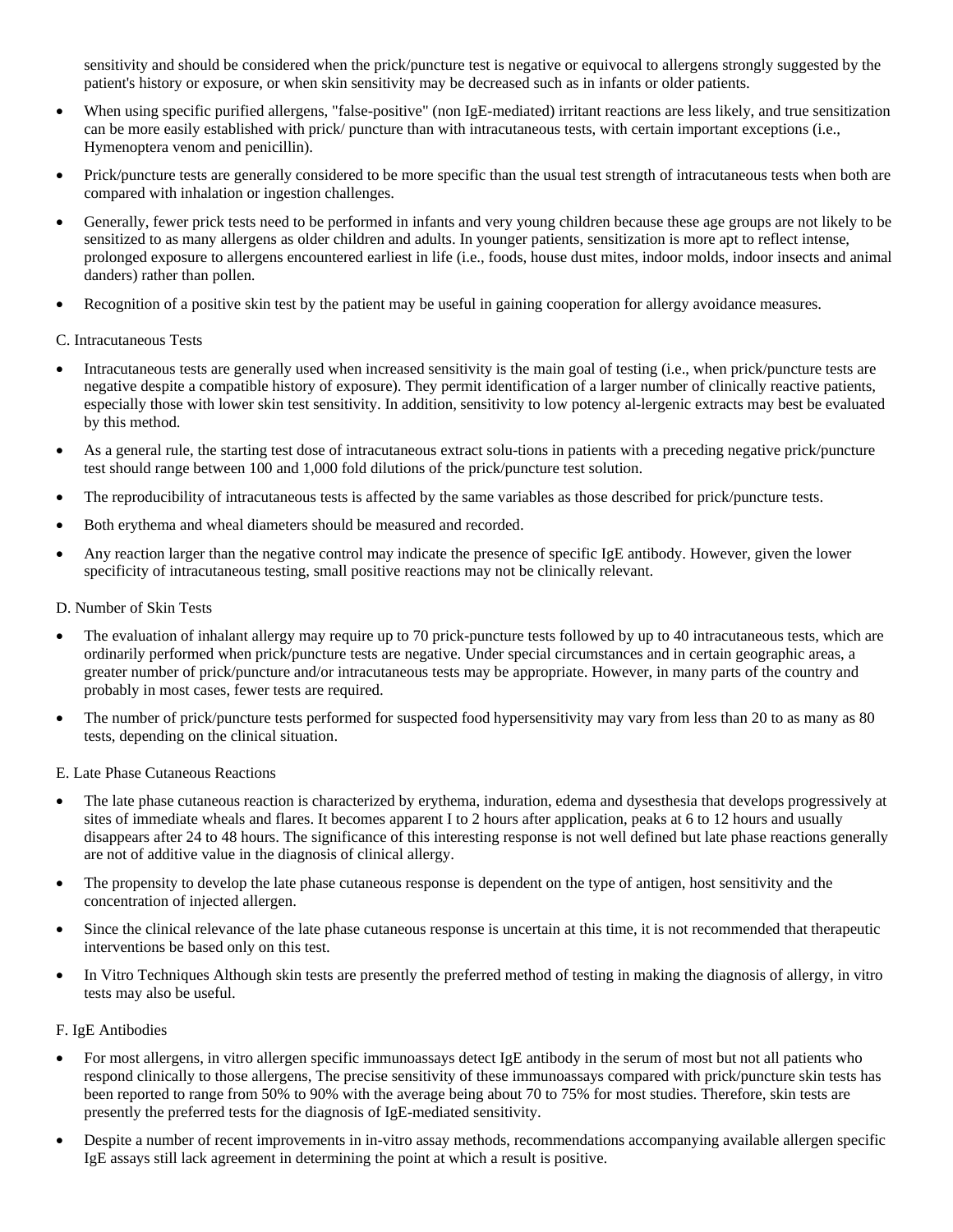- As is the case with skin tests, a direct correlation cannot be assumed between evidence of allergen-specific IgE antibody and clinical disease. Therefore, the interpretation of these results by the physician requires correlation with the history and physical "examination obtained by face-to-face contact with the patient.
- Currently available assays for allergen-specific IgE are all based on the principle of immunoabsorption. The three most common methods of ex-pressing results are:
	- 1. levels  $>2$  or  $>3$  standard deviations from a mean of pooled normal control sera,
	- 2. comparison to a calibration curve from a known allergic serum, and
	- 3. a modified radioinmiunosorption method in which the number of radioactive counts in each unknown are standardized and converted to class scores. The latter method increases sensitivity at the expense of specificity and, therefore, should be interpreted with care.
- Interpretation of specific IgE immunoassays may not always be clear-cut because of accuracy limitations of individual methods. Although most methods compare reasonably well with respect to positive or negative sera, problems arise in the interpretation of the indeterminate lower ranges of the respective methods.
- To facilitate accurate interpretation, all assays for specific IgE should report results on known positive and negative sera run with each lot of reagents. In addition, a total serum IgE should also be performed on all samples assayed for specific IgE in order to eliminate the confounding variable of nonspecific binding caused by high total IgE. Patients receiving allergen immunotherapy have elevated IgG antibodies that may interfere with specific IgE assays.
- Other confounding variables may also affect the reliability of specific IgE immunoassays. These include inadequate presentation of the allergen on the test substrate, the presence of cross-reactive allergenic determinants, and the purity and standardization of the allergens used in these in vitro tests. If the recommended technique is altered (e.g., cutting the allergen coated discs in half, the validity of the test can be questioned.
- In vitro IgE-specific antibody tests performed with mixtures of allergens on the same disc may be misleading and should not be used.
- Generally, specific IgE immunoassays utilizing extracts with potent allergenic components correlate better with clinical sensitivity while tests of substances with weaker allergenic epitopes demonstrate substantially less correlation with various indices of clinical sensitization.
- A useful property of the specific IgE immunoassay is its ability to determine specificity of a reaction by means of inhibition of specific IgE antibody binding. This technique also can be used to standardize allergenic extracts, estimate the quantities of allergens, and evaluate cross-reactivity between allergens.
- Because of the inherent pitfalls in the sensitivity and reliability of IgE specific immunoassays, clinical applications are riot completely defined and are still evolving.
- Specific IgE immunoassays are not recommended as a definitive answer for several specific clinical situations. They provide neither diagnostic nor prognostic information when measured in the cord blood of newborn infants. They do not have sufficient sensitivity for absolute positive prediction of anaphylactic sensitization to venoms, penicillin and other anaphylactogens (ie, chymopapain). If specific IgE tests are negative in these situations, skin tests are mandatory.
- Specific IgE immunoassays may be preferable to skin testing under special clinical situations:
	- 1. testing of patients with severe dermatographism, ichthyosis, or generalized eczema;
	- 2. testing in patients who have been receiving long-acting antihistamines, tricyclic antidepressants, or medications that may put the patient at undue risk if they are discontinued;
	- 3. testing of uncooperative patients with mental or physical impairments;
	- 4. the evaluation of cross-reactivity between insect venoms;
	- 5. postmortem examination for IgE antibodies to identify allergens responsible for lethal anaphylaxis;
	- 6. as adjunctive laboratory tests for disease activity of allergic bronchopulmonary aspergillosis and certain parasitic diseases; and
	- 7. when clinical history suggests an unusually greater risk of anaphylaxis from skin testing than usual (e.g., when an unusual allergen is not available as a licensed skin test extract).
- Given the many constraints about the technologic and interpretative problems of specific IgE tests, formulation of allergen treatment extracts on the basis of specific IgE in vitro tests without adequate clinical correlation-i.e., integration with the history and physical findings obtained by face-to-face contact with the patientis unreliable and is not recommended.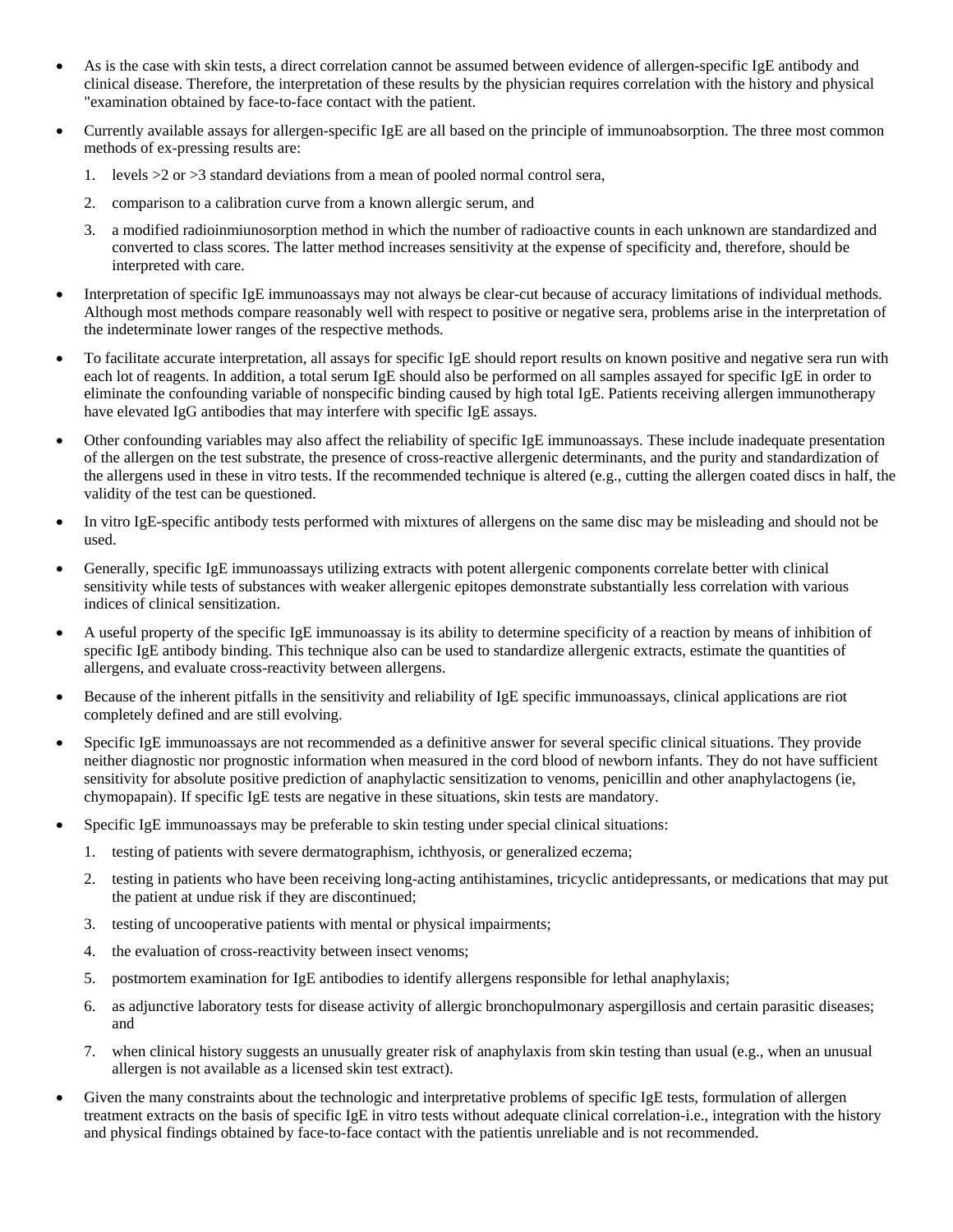- Total quantitative serum IgE measurements have been standardized by national and international reference nomenclature. High IgE values in particular may result from technical errors, and it is essential that these possible sources of error be monitored closely by individual laboratories.
- The clinical applications and interpretation of total serum IgE concen-trations are of modest value. This test is useful as a predictor of asthma in epidemiologic studies but is less useful in assessing the risk of allergic disease on an individual basis. Total IgE is elevated in many specific disease syndromes including
	- 1. allergic bronchopulmonary aspergillosis,
	- 2. eczema and the hyper-IgE syndrome (dermatitis and recurrent pyogenic infections),
	- 3. certain stages of HIV infection,
	- 4. IgE myeloma,
	- 5. drug-induced interstitial nephritis,
	- 6. graft versus host disease,
	- 7. several parasitic diseases, and
	- 8. several immune deficiency diseases.

# G. IgG Antibodies

- Allergen-specific IgG and IgG subclasses may also be measured by using immunoabsorption assays similar to those used to measure allergen specific IgE. As yet, there are no blinded proficiency surveys for evaluating the reliability of allergen specific IgG assays, and they should not be used routinely for diagnostic testing.
- Although it is recognized that food allergen-specific IgG may be found in many normal and allergic individuals, there is insufficient evidence that the presence or quantity of food allergen-specific IgG produced as a result of natural exposure is related to allergic disease. Further, the measurement of subclass specific IgG, antibodies to foods has been inconsistent between various studies. Thus, food-specific IgG or IgG, antibodies have no recog-nized diagnostic value.
- There is a modest association between the quantity of venom-specific IgG produced in response to immunotherapy and protection from allergic reactions induced by an insect sting but the value of measuring IgG to other allergens during or after immunotherapy has not been demonstrated. The predictive value of subclass specific IgGs, particularly IgG,, for successful immuno-therapy is not proven at present.

#### H. Allergen Standardization

- Standardization of extracts is an important issue with respect to potency and reliability of extracts used for skin testing. Current methods include bioequivalency techniques and/or in vitro comparisons with major allergenic epitopes. Most allergens, however, still are identified and labeled by weight/volume or protein nitrogen units.
- Bioequivalent standardization of allergenic extracts can be accomplished by comparative prick/puncture or intracutaneous skin tests in relevant allergic populations. In the United States, the FDA determined that die intracutaneous technique should be used for assigning standardized unitage (i.e., bioequivalency allergy units [BAU]). In other countries, several other functional bioassay standards have been proposed.
- Immunoassays utilizing both immunodiffusion and immune-absorption technology have been applied as in vitro methods of allergen standardization. Although these techniques are highly reproducible in the case of allergens containing specific purified components, their future usefulness for this purpose is limited because of the great variability of allergenic epitopes in extracts employed in clinical practice.

#### I. Measurement of Allergic Mediators

- Histamine release from human basophils is a valuable research tool for in vitro investigations of allergy. In ragweed-allergic persons there is a good correlation between the severity of the clinical symptoms and the extent of in vitro histamine release. Histamine release is also an essential method for assessing the roles of various histamine releasing factors which may be either IgE dependent or independent.
- The recent availability of several sensitive immunoassays for histamine is a significant technological advance for measuring histamine in various biologic fluids, or release from whole blood, isolated basophils, mast cells or histamine-containing cultured cells. The improved detection of lower levels of histamine by these immunoassays is at least equal to the sensitivity of the standard fluorescence method.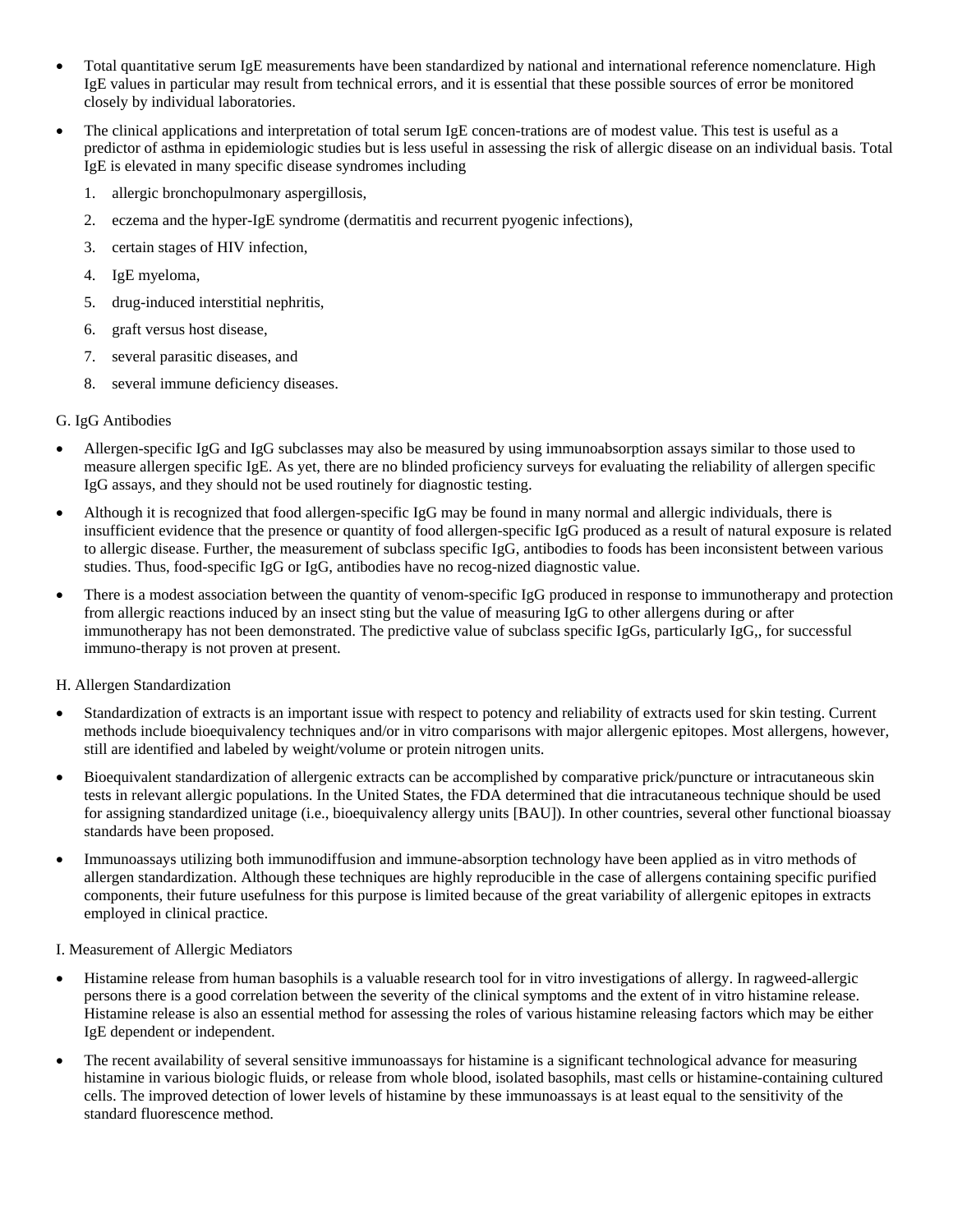- The measurement of tryptase in serum may be a useful diagnostic tool in allergic diseases. In contrast to histamine, which is elevated only transiently in the serum, the increased tryptase serum concentrations can persist two to four hours after a systemic reaction and are useful in:
	- 1. the diagnosis of anaphylaxis,
	- 2. monitoring of allergen challenge, and
	- 3. activity status of mastocytosis.
- Clinical research is currently concerned with the role of cytosolic components (eosinophilic cationic protein and major basic protein) and activation markers of eosinophils. Although some of these preliminary results appear promising in specific clinical situations, these tests cannot be recommended yet for routine use.

## DIAGNOSTIC TESTS OF CELL MEDIATED IMMUNE REACTIONS (DELAYED HYPERSENSITIVITY)

Whereas immediate skin testing is important in the diagnosis of IgE-mediated inhalant, food, venom, and penicillin allergies, delayed hypersensitivity testing (patch tests, delayed hypersensitivity or tuberculin-like intracutaneous tests as well as in vitro techniques) is often helpful in the diagnosis of contact dermatitis and the clinical evaluation of cell-mediated immunity.

A. Epicutaneous and Intracutaneous In Vivo Diagnostic Skin Tests

- Allergic contact dermatitis is an immunologically mediated event that is typically an edematous (histologically, spongiotic) dermatitis. The inflammatory component of allergic contact dermatitis is primarily a cell-mediated, immununologic reaction but it may also contain an IgE component.
- Patch testing is used to determine the causative agent in contact eczematous dermatitis. The usefulness of patch testing to identify allergic reactions other than those originating on cutaneous surfaces has not been determined.
- It is estimated that the 20 to 30 antigens used in the usual routine screening panel of patch tests will identify between 50% and 70% of the clinically relevant causes of allergic contact dermatitis.
- Patch tests are generally placed on the upper back, avoiding the paraspinal skin at least 2.5 cm from the midspinal area. They should be removed and read at 48 hours and again at 72 and/or 96 hours, or earlier if a reaction is occurring.
- A positive patch test requires correlation with likely sources of an exposure to the substance in the patient's environment including hobbies, habits, occupation, cosmetics, lotions, and ointments.
- Skin tests for delayed-type allergic reactivity are used to evaluate cellular immunity in infection, cancer, suspected immune disorders, pre-transplantation screening, aging, and altered nutrition. Recall antigen skin tests can be used to predict survival of immunocompromised patients, detect disease-related changes in immunity, and follow the outcomes of therapy.
- Intact delayed type hypersensitivity provides evidence of cell-mediated immunity and predicts the host's abillity ato eliminate obligate intracellular pathogens and parasites. In contrast, anergy provides evidence of impaired cellular immunity and/or absence of prior sensitization.
- The purified protein derivative (PPD) of tuberculin is the prototype of a recall skin test antigen. The intracutaneous type skin test first described by Mantoux is the preferred method for documenting cell-mediated immunity to PPD. Although the tuberculin tine test and a "Multi-test" tine panel are widely used as surrogates of the tuberculin-type intracutaneous test, they are not universally acceptable because of a high prevalence of false negative reactions and the fact that the cellular infiltrate associated with the tine reaction does not become comparable to the classic tuberculin 48-hour reaction until the 96-hour reading.
- The reproducibility of delayed skin tests, including tuberculin and other recall antigens, is not known.
- Recall skin tests are usually done with antigens developed for other purposes. These antigens include mumps, trichophyton, Candida albicans, tetanus toxoid and streptokinase-dornase. None of these preparations are at present standardized for the purpose of detecting recall immunity.
- Both immediate and delayed hypersensitivity reactions can be manifested after tuberculin-like skin tests. Early and late phase reactions of the IgE-mediated response are measured at 15 to 20 minutes and at six hours, respectively. The reaction after 24 hours is a mixture of the IgE-mediated late phase reaction and the beginning of delayed hyper-sensitivity. The 48 and 72 hour delayed cutaneous reactions are almost entirely reflections of delayed hypersensitivity. Thus, depending on the time of the observation, a positive reaction to a test antigen indicates that either immediate or delayed cutaneous hypersensitivity is intact.
- The size of the delayed skin test reaction is measured at 48 hours after antigen challenge. The diameter of a palpable, firm and indurated area of >2 mm is considered to be the threshold for a clinically measurable reaction and evidence of immunity.
- When tests with multiple antigens are collectively interpreted, the identification of two or more  $>2$  mm diameter reactions can be interpreted as reliable evidence of intact delayed cutaneous hypersensitivity. When a single intracutaneous antigen is used to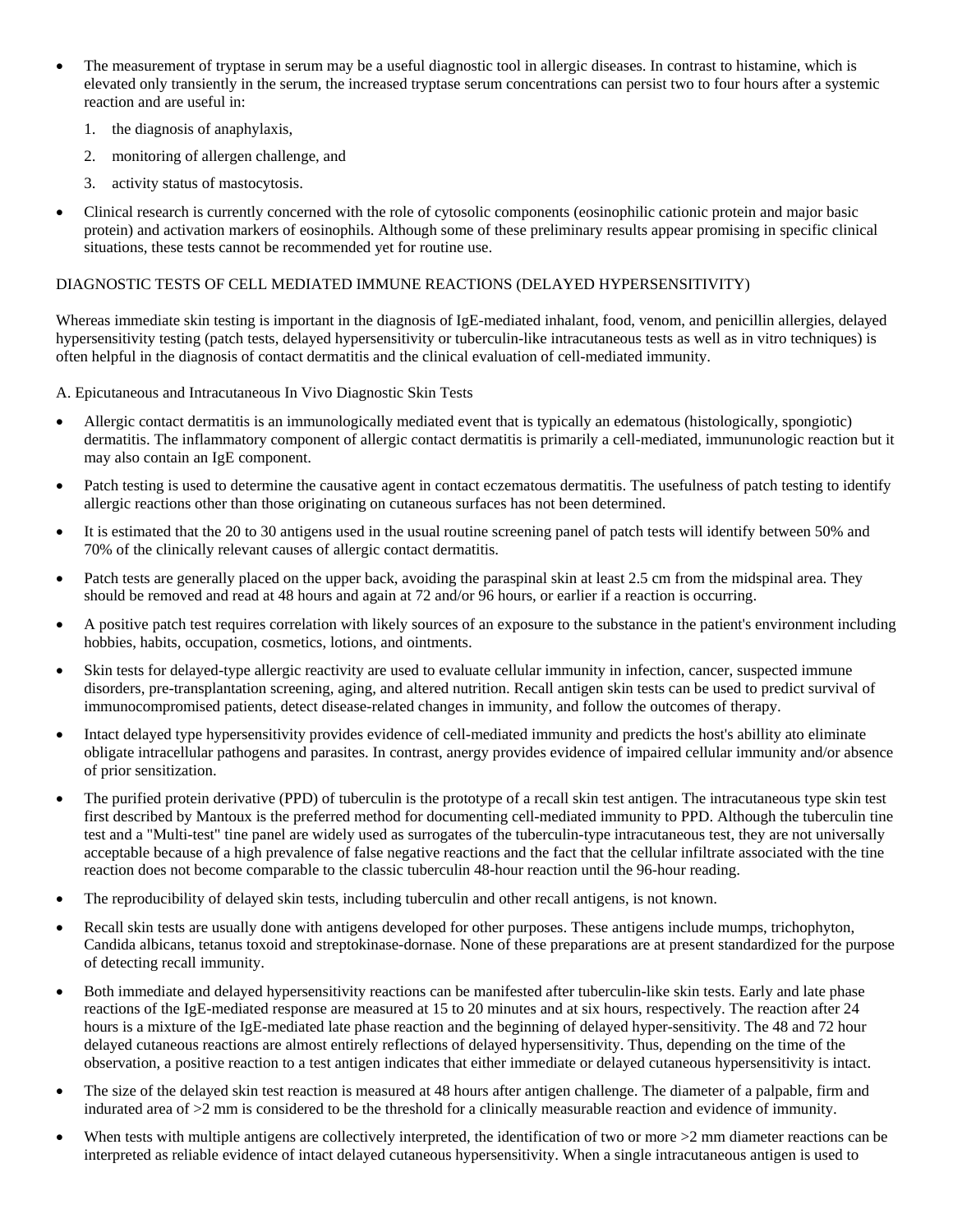evaluate prior sensitization to a potential pathogen, a 2:5 mm reaction is required as a more conservative threshold for a positive reaction but smaller reactions (2 to 4 mm) should be correlated with the clinical situation. The use of test panels is recommended in order to avoid costly in vitro studies.

• The absence of hypersensitivity to all test antigens suggests an anergic state. The diagnosis of anergy, however, can be established with recall antigen skin tests only when at least 95% of comparably exposed normal people demonstrate positive reactions to at least one of the test antigens.

B. In Vitro Tests of Cell-Mediated Immunity

- In vitro tests of cell-mediated immunity are used to assess
	- 1. cellular function in patients who may have recurrent types of infections (e.g., fungal, mycobacterial, and protozoan);
	- 2. depressed cellular immunity (e.g., acquired immune deficiency syndrome, sarcoidosis, and cancer);
	- 3. certain cases of drug hypersensitivity;
	- 4. chemical hypersensitivity (toluene diisocyanate, beryllium); and
	- 5. autoimmune disease (e.g., Guillain Barre' syndrome, chronic hepatitis, and thyroiditis).
- Tests that quantify lymphocyte function measure the ability of lymphocytes to:
	- 1. proliferate,
	- 2. produce inflammatory mediators and cytokines,
	- 3. mount cytotoxic responses, and
	- 4. regulate immune responses.
- Lymphocyte proliferative responses may be evaluated by either nonspecific mitogens (e.g., phytohemagglutinin, concanavalin A or pokeweed) or specific soluble and cell-bound antigens.
- In vitro proliferative responses to some soluble antigens, but not mitogens, have been shown to correlate with in vivo delayed hypersensitivity. The role, however, of lymphocyte proliferation as measured in vitro in the pathogenesis of the delayed-type hypersensitivity tissue reaction is unclear.
- Several chemotactic and migration inhibitory factors produced by lym-phocytes more closely parallel the results of delayed skin tests than does lymphocyte proliferation.
- Although results of chemotactic and migratory inhibitory assays are not diagnostic in an individual patient, they have adjunctive clinical value for identifying certain pathogenic factors, monitoring the results of therapy, and the clinical course of patients with depressed cellular function.
- Several simple cost-effective screening tests are available for the evaluation of competency of cell-mediated immunity. These include:
	- 1. an absolute lymphocyte count (a count under 1200/mm3 suggests an abnormal immune response),
	- 2. number of total T-cells as measured by anti-CD3 surface markers,
	- 3. estimation of CD4+ helper cell populations and CD8+ suppresser/ cytotoxic populations by immuno-fluorescent staining with appropriate phenotypic cell markers,
	- 4. measurement of T-cell lymphocyte activation by IL-2 secretion or fluorescent anti-CD25 and/or anti-HLA-DR monoclonal antibodies, and
	- 5. determination of the relative percentage of CD45RO+ CD29+ T-cell lymphocytes as an indication of the number of memory T-cells.
- Laboratory assessment of cytokines, monokines, chemokines, and adhesion molecules has limited clinical utility at the present time. Sufficiently sensitive immunoassays, however, are available for the presence of several key cytokines in body fluids and in situ hybridization techniques make it possible to determine the relative percentage of cells expressing mRNA message for specific cytokines. In particular, the recent separation of CD4+ helper cells into subsets of THO, TH1 and TH2 sub-populations is under inten-sive investigation at the present time.

## ALLERGENS

Accurate allergy diagnosis depends upon the correct choice of allergens for testing. This section describes differences in allergens and their use in di-agnostic testing. From time to time, patients may present with symptoms caused by previously unidentified substances that potentially could denote new allergens. There is a role for testing these patients to identify newly suspected allergens,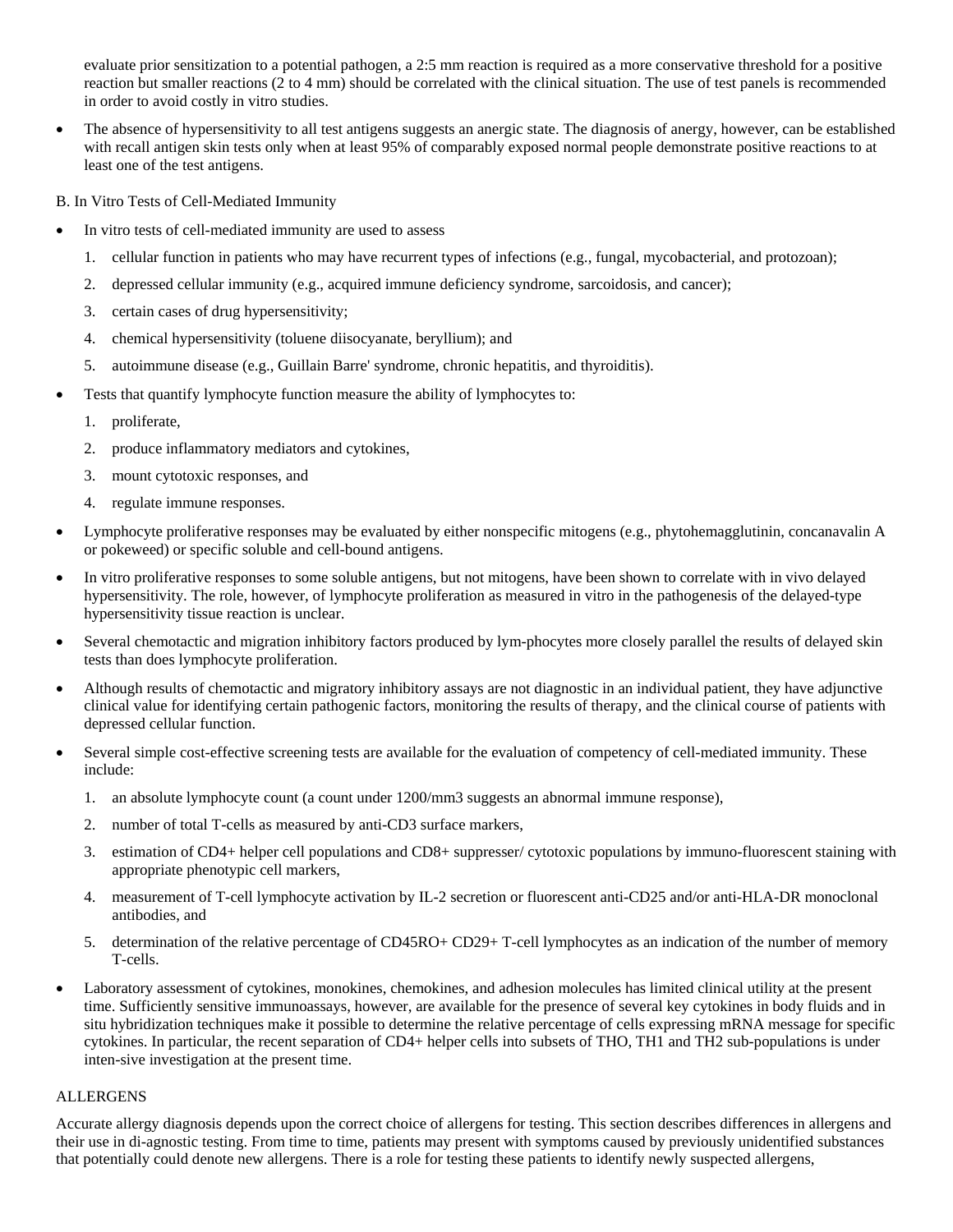Nevertheless, for such agents as newsprint, formalde-hyde, tobacco smoke, smog, cotton, sugar and human dander, there is insufficient evidence to justify their use as allergen test reagents.

A. Inhalant Allergens

- The number and variety of environmental allergens responsible for allergic disease is extremely large. Because aerobiologic data necessary for identification of allergens are at times limited, the number of allergens identified to date is far from complete.
- Aeroallergens that are well established as causes of IgE-mediated disease include pollens, fungi, algae, animal emanations, insects, acarides (mites), food proteins, additives, antibiotics, drugs, and occupational allergens. There may well be instances in which specific allergens appropriate for diagnostic testing of suspected disease have not been identified.
- Selection of the number and type of allergens appropriate for testing de-pends upon their relevance to the patient's history including significant exposure, objective proof of the allergenicity of the substances in question, and the availability of suitable allergenic material for testing.
- When a cause and effect relationship between exposure and IgE-mediated disease is not immediately apparent, the selection of test substances depends upon scientific evidence and experience concerning allergenicity and clinical importance of the substances in question.
- Some pollens have cross-allergenicity and the clinician must be aware of which ones are clinically relevant in order to avoid unnecessary duplication. When common airborne pollens are not substantially cross-reactive, however, testing and treatment with multiple locally prevalent pollens may be necessary to avoid significant omissions.
- A well designed allergy skin testing form should reflect clinically relevant aeroallergens, foods and other substances that may be implicated in allergic reactions. The skin testing form should include documentation of the methods of testing, the concentration of allergens and the measurement (in mm) of reaction sizes of both wheals and flares.
- Allergic disease caused by insects and arcarides can be due to stings, bites, direct contact, or inhalation of allergenic material associated with these organisms. Relevant allergens may derive from a variety of sources including venoms, saliva, hemoglobin, intestinal proteins contained in fecal panicles, and exterior body parts of the organism.
- Skin testing with specific venom is the recommended method of confirming anaphylactic sensitivity caused by stings of Hymenoptera insects. Since fire ant venom is not available, testing with whole-body fire ant extracts is used to demonstrate anaphylactic sensitivity to this insect. Whole-body insect extracts are also used for detection of respiratory hypersensitivity to cock-roaches or other household and swarming insects.
- Allergens derived from many animals cause IgE-mediated allergic disease. Cat allergens have been well characterized and are derived from sebaceous glandular protein in skin. To a lesser extent, allergens can also be identified in cat saliva. Allergens identified from other animal species have not been as well studied but may originate from various sources including urinary protein.
- Extracts of house dust contain various allergens. Variability in composition and potency of allergens in commercial crude house dust extract and the availability of more selective allergen extracts for testing individual components (e.g., house dust mites, cockroach, epidermals) of house dust makes the use of commercial house dust extract less important.
- Fungi (molds) can contribute to symptoms of respiratory allergy. The technical difficulty of isolating specific fungal antigens from either spores or hyphae has made it particularly difficult to characterize clinically significant allergens for some of these species. For clinical purposes, fungi may be classified as outdoor (e.g., Alternaria sp and Cladosporium sp) and/or indoor (e.g., Aspergillus sp, Penicillium sp).
- Since there is minimum cross reactivity among fungal species and genera, clinical tests with fungal mixtures may often fail to detect specific sensitivity to an individual fungal organism.

B. Foods

- Immediate or IgE-mediated hypersensitivity to foods is particularly important in young children and adolescents but should be considered at any age if the history is suggestive.
- The prevalence of immediate hypersensitivity reactions to foods appears to decline with age based on evidence that the number of positive skin reactions confirmed by double-blind oral food challenge is less than 3% in the general adult population.
- Nearly any food can be allergenic. Since allergenicity tends to be highly specific to a given food, the absence of test reactivity to one member of a group of related foods cannot be taken as evidence for the lack of sensitivity to other foods in the group. Although many food allergens have been well characterized, standardized food extracts are not currently available. Further, relevant allergens present in the native food responsible for a reaction may not be present in the extracted testing material. Many foods contain antigens which are rapidly lost, perhaps by proteolytic digestion during storage; therefore, testing wild fresh food juices may be useful, espe-cially in suspected allergic reactions to fruits and berries.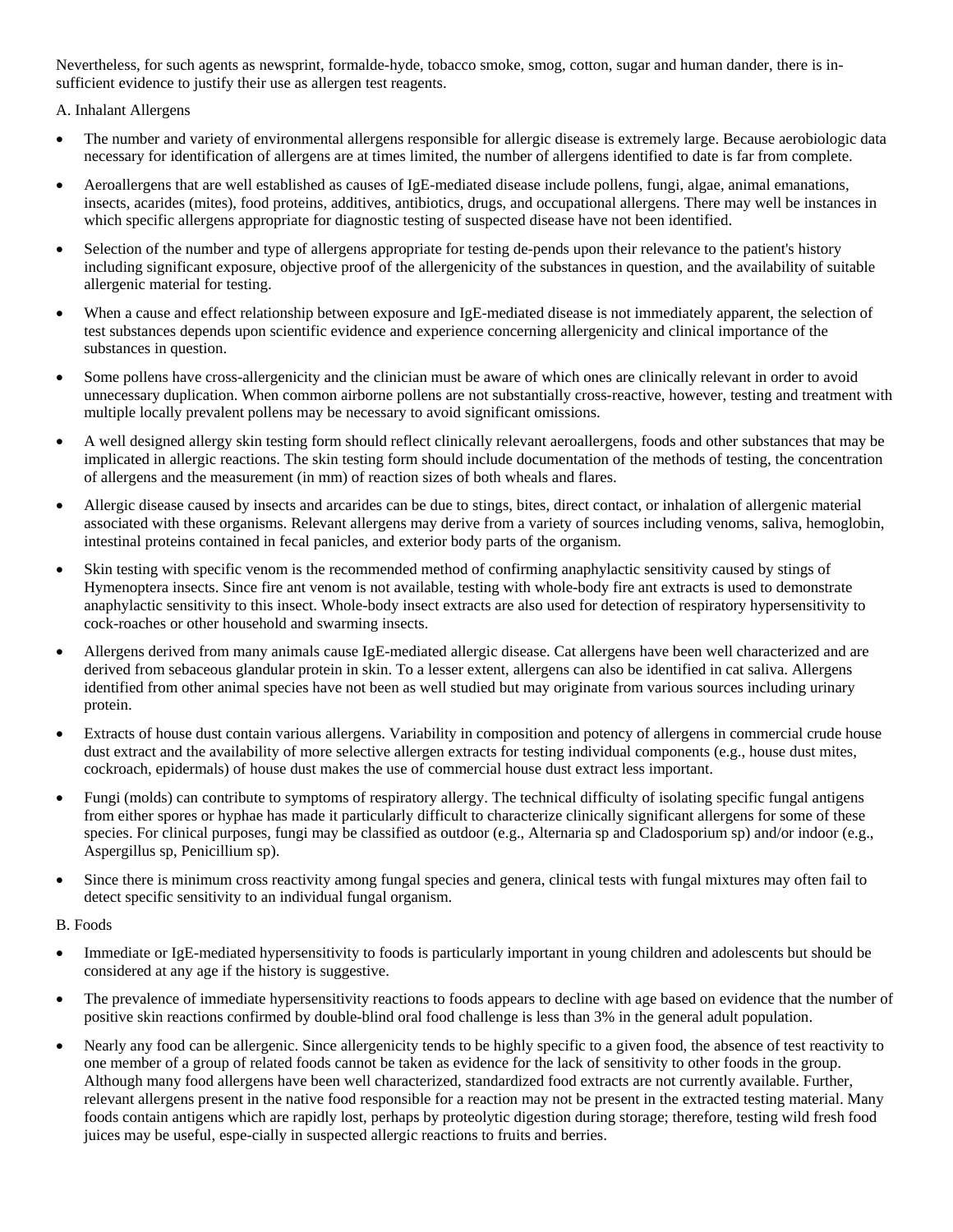- The patient's history is paramount in the selection of foods for testing, and a patient's spontaneous history may need to be supplemented by a meticulous diary of foods eaten and symptoms observed. This approach is indicated primarily in patients with the potential for food-induced anaphylaxis.
- Exhaustive prick/puncture skin or in vitro testing to all of the 200 or more currently available food extracts is rarely indicated. In general intracutaneous tests often give false positive results particularly if tested in concentrations stronger than 1:1,000. Intracutaneous skin tests for food allergy may be considered under special circumstances:
- when the prick test is negative despite a very strong associative history and idiopathic anaphylaxis.
- In the latter situation, proper precautions should be taken for treatment of possible severe systemic reactions.
- In children less than 3 years of age, the most important food allergens include milk, egg white, peanuts, soybean, wheat, and citrus fruits.

C. Antibiotics, Other Drugs and Chemicals

- IgE-mediated mechanisms may be responsible for adverse reactions to many antibiotics, other pharmaceuticals and biologic proteins. For many of these agents the specific relevant allergens have either not been identified or are not commercially available.
- The major indication for penicillin skin testing is in history-positive pa-tients who require treatment for a severe infection with an organism that will not respond as well to a structurally unrelated antibiotic. Skin tests may also be used to determine whether IgEmediated mechanisms were involved in a reaction occurring in the recent past.
- Penicilloyl polylysine is the reagent used to detect IgE antibody to the major allergenic determinant of penicillin (i.e., penicilloyl) and is positive in about 80% of penicillin-sensitive patients.
- Sensitization to antigenic determinants of the minor metabolic pathway ("minor determinants") correlates best with risk for anaphylactic sensitivity to penicillin but these determinants are not commercially available.
- A negative skin test using fresh or old penicillin is unreliable for ruling out minor penicillin determinant allergy.
- In vitro tests for IgE antibodies to penicillin presently lack sufficient sensitivity and should not be used to determine whether penicillin allergy exists.
- Although most reactions to penicillin are due to sensitization to meta-bolic products derived from the beta-lactam ring, side chain specific determinants of different penicillins may be responsible for some instances of sensitivity to beta-lactam classes of antibiotics.
- Cross reactions to the cephalosporin family of drugs occur in 6% to 15% of patients who have both positive histories and positive skin tests to penicillin.
- Screening skin testing to the beta lactam class of antibiotics in a patient with a negative history for prior reactions to Penicillin is not recommended.
- The incidence of adverse reactions to sulfonamide-related drugs has in-creased since the advent of the acquired immune deficiency syndrome. About 30% of patients with histories of reactions to this group of drugs demonstrate immediate skin tests to polyamino acid reagents containing sulfa ligands.
- Skin and in vitro tests may be used to detect sensitivity to biologics (e.g., insulin, enzymes, protamine, heparin, intravenous immunoglobulin preparations, and other blood products) and certain vaccines containing trace amounts of large molecular weight substances. The predictive clinical value for most of these tests has not been well established.
- Many chemicals (e.g., sulfonechloramides, azo dyes, parabens, fragrances) used as additives in foods, drugs, and cosmetics may induce either IgE-mediated reactions or contact dermatitis, or both.

D. Occupational Allergens

- Over 200 large and small molecular weight substances used in industry have been shown to cause allergic symptoms by classical immunologic mechanisms.
- When exposure to these compounds is by the respiratory route, rhinitis, asthma, and/or hypersensitivity pneumonitis are the most common manifestations of sensitization.
- Many small molecular weight chemical substances in the work-place are known to induce the most common immunologic occupational disease, allergic contact dermatitis.

E. Miscellaneous Plant Products

• Many plant products such as chymopapain, pyrethrum, cottonseed, psyllium, and vegetable gums have been associated with allergic symptoms.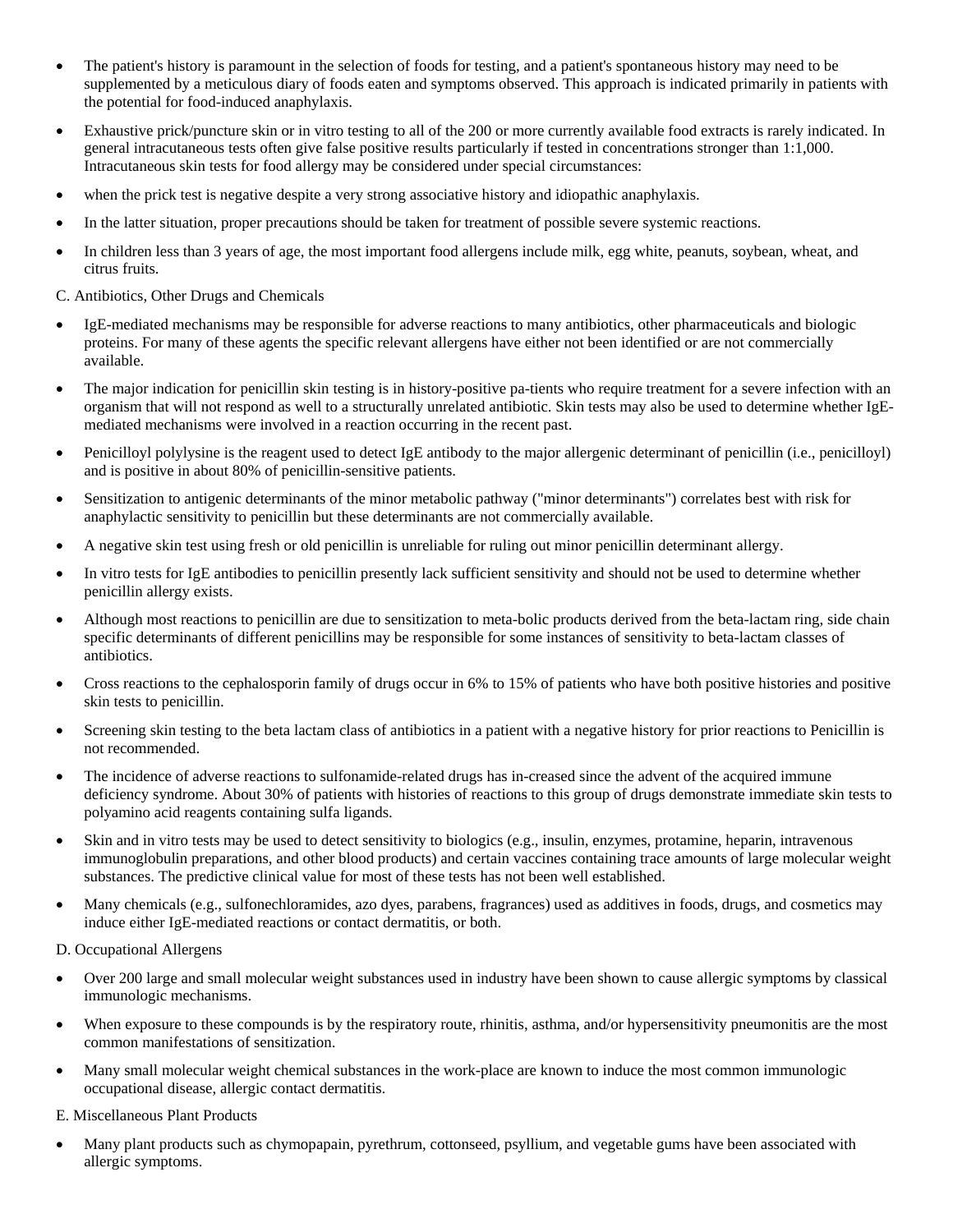- The prevalence of sensitization and anaphylaxis to latex protein contained in hospital gloves, airborne sources, and medical appliances has greatly increased in both patients and hospital personnel. Sensitive individuals may react to latex in catheters, endotracheal tubes, intravenous injection parts or other hospital materials containing latex.
- Testing with latex proteins and/or other plant products may be indicated in selected patients but it should be emphasized that standardized and well characterized extracts are not currently available for most of these agents.

#### F. Contact Allergens

- Chemicals, plant resins, and lipid materials are the chief causes of al-lergic contact dermatitis.
- Patch testing with 20 to 30 allergens in a screening patch test panel will detect as many as 70% of all cases of allergic contact dermatitis.
- Detecting the cause of allergic contact dermatitis in individual cases initially may involve screening patch tests to suspected products, followed by tests to the specific components if they can be determined.

#### G. General Principles of Cross-Reactivity Among Plant-Derived Allergens

- Botanical taxonomy has been used to infer various degrees of cross-reactivity among plants; however, such data are limited for pollens and sparse for fungi. Even among closely related species, unique allergenic epitopes may exist and have clinical relevance for patients exposed to that species.
- There is marked allergenic diversity among tree pollens. Exceptions oc-cur in some conifers and members of the birch and beech families (oak, elder, and hazel).
- Shared antigens are the rule for the large fescue grass subfamily or the "northern pasture grasses"; however, complete crossreactivity rarely occurs. Timothy grass and Johnson grass, in particular, have additional unique antigens of possible clinical importance. Bermuda grass does not cross-react with northern grasses but does exhibit minor cross-reactivity with western prairie grasses.
- Weeds of the composite family including ragweed of the genus Ambrosia, are potent sensitizers and extensively cross-react. The sages and mugworts (genus Artemisia) also cross-react strongly within the genus. Other cross-reacting weeds are chenopods, amaranths, and Atriplex weeds. Russian thistle and burning bush show only partial cross reactivity.
- The number of pollen extracts used in allergy diagnosis and therapy must be determined by allergen prevalence, geographic distribution, and allergenic relationships. A precise basis for establishing guidelines for choice of allergen extracts is not presently available. Sampling for allergens that show clinical relevance on a regional or local basis should provide evidence needed for testing to less common sensitizing airborne substances.

#### ORGAN CHALLENGE TESTS

Provocative tests have been broadly applied under research conditions for many years, but there also may be clinical situations in which they can be useful for confirmation of clinical disease. Space limitations permit only a cursory consideration of these diagnostic techniques. Detailed information can be obtained from the references cited in the unabridged version of these parameters and the published Asthma Practice Parameters document.

- Organ challenge test materials may be applied to the mucosae of the conjunctivae, nares, GI tract, or bronchi. Considerable experience with these methods is required for proper interpretation and analysis.
- Nasal challenge tests may be informative provided that the patient's nasal mucosa does not manifest nonspecific irritative responses and the results can be interpreted by objective measurements.
- Bronchial challenge tests are often used to evaluate new allergens and may be used to substantiate the role of allergens in patients with significant symptoms. Results of these tests are ordinarily evaluated by objective measures of pulmonary function and occasionally by characterization of bronchoalveolar lavage samples.
- All organ challenge tests should be preceded by a control test with di-luent and if possible, the procedure should be performed on a double-blind or at least single-blind basis.
- Bronchial challenge tests should be performed as dose-response assays wherein provocation concentration thresholds can be determined on the basis of the allergen concentration required to cause a 20% decrease (PC 20) of the FEV1.
- Bronchial challenge tests with occupational allergens need to be carefully controlled with respect to dose and duration of exposure. When industrial small molecular weight agents are assessed, tests should be performed under conditions of continuous monitoring of the specific chemical being assessed so as not to exceed the threshold limit level permitted in the workplace.
- Double-blind, placebo-controlled, oral challenge tests are required to confirm suspected gastrointestinal or systemic symptoms occurring after ingestion of a food, food additive, and some drugs.

#### CONTROVERSIAL AND UNPROVEN TESTS